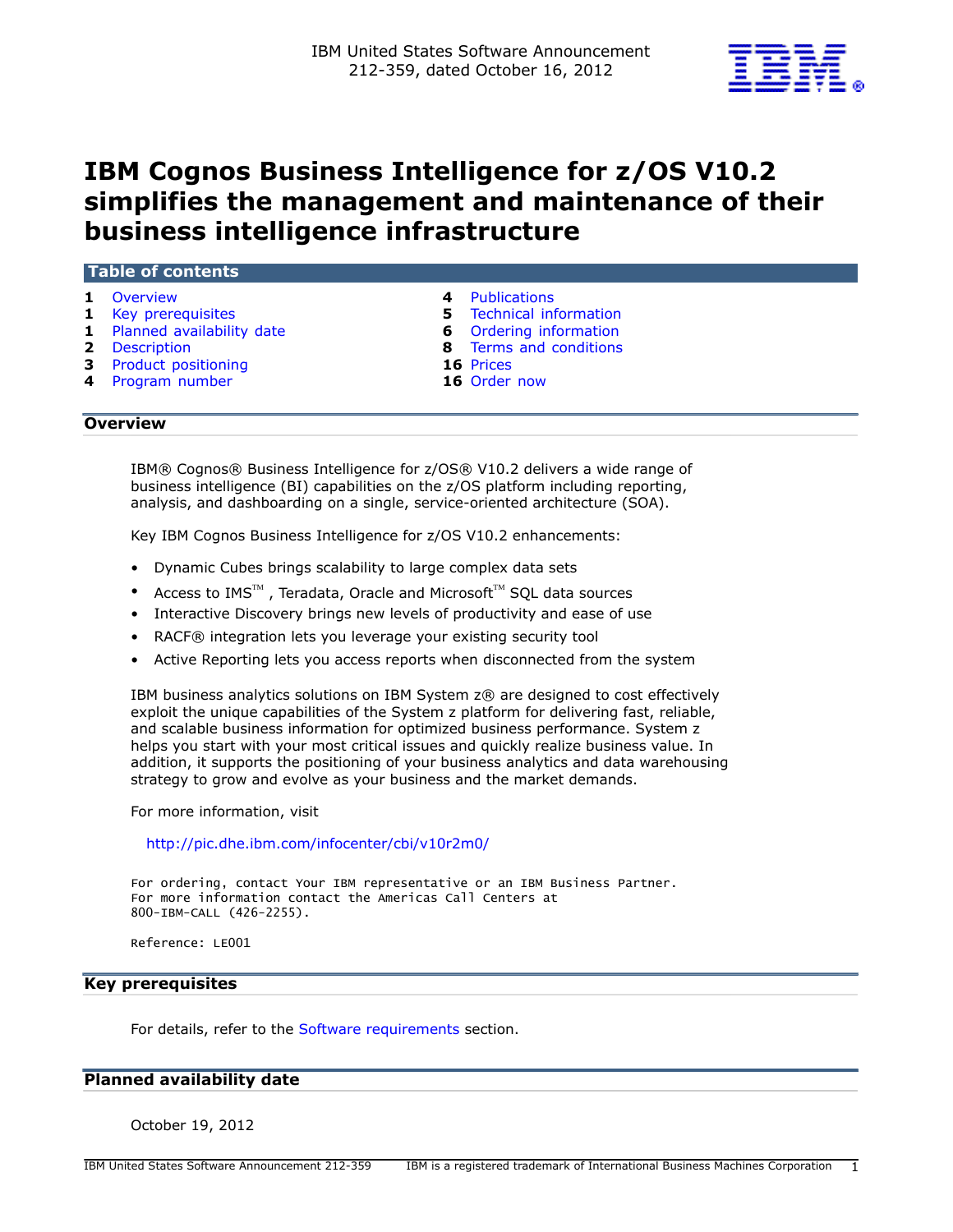# <span id="page-1-0"></span>**Description**

With the ability to interact, search, and assemble all perspectives of your business, IBM Cognos Business Intelligence V10.2 provides a limitless business intelligence (BI) workspace to support how people think and work. It delivers the complete range of BI capabilities including query and reporting, analysis, dashboarding, and scorecarding on a single, service-oriented architecture (SOA). And it expands traditional BI with planning, scenario modeling, real-time monitoring, collaboration, and predictive analytics that extend your BI capabilities.

IBM Cognos Business Intelligence V10.2 extends its rich capabilities in the following areas.

#### Enhanced visualization

- Full fidelity publish allows a user to publish and share content from IBM Cognos Insight to IBM Cognos Workspace (previously named IBM Business Insight) providing greater insight by incorporating personal analytics along side enterprise content.
- The visualization coach in IBM Cognos Workspace provides automatic chart recommendation that analyses data and produces the most suitable display type helping users save time in determining the best visualization for any given data set.
- Tabbed work spaces with global filtering in IBM Cognos Workspace allow users to gain greater context around information by getting a consistent view across a tabbed workspace.
- Graduated capabilities in IBM Cognos Workspace can help increase user acceptance by providing just the right amount of functionality within the workspace.

### Enhanced integration

• IBM Cognos Workspace integration with IBM WebSphere® Business Process Management expands the scope of information for decision making by enabling users to pass context from IBM Cognos Workspace to the WebSphere Business Process engine to allow human interaction for review purposes.

### Enhanced deployment

- With IBM Business Intelligence for Linux<sup> $M$ </sup> on System z and for  $z/OS$ , organizations can bring analytics to where the majority of their structured data originates. By exploiting the unique capabilities of the System z platform, organizations can deliver fast, reliable, and scalable business information for optimized business performance. System z helps organizations start with their most critical business or technical issues and quickly realize business value.
- IBM Business Intelligence workload pattern uses proven practices for deploying optimized BI environments using IBM PureApplication<sup>™</sup> System to significantly lower total cost of ownership and reduce IT backlog by automatically deploying fault tolerant IBM Cognos Business Intelligence environments with elastic scaling.

### Enhanced performance

- Multipage report trickle feed for IBM Cognos Mobile reports (both native application and web application) provides faster time to insight as mobile users can now access and interact with each page as the report loads rather than wait for the entire report to download to the mobile device.
- IBM Cognos Workspace provides an increase in search performance ensuring users can search and find even more relevant results faster.
- Dynamic Cubes provide low latency, high performance, in memory online analytical processing (OLAP) analytics over large volumes of data (greater than 1 TB) reducing data movement and computation, and improve responsiveness.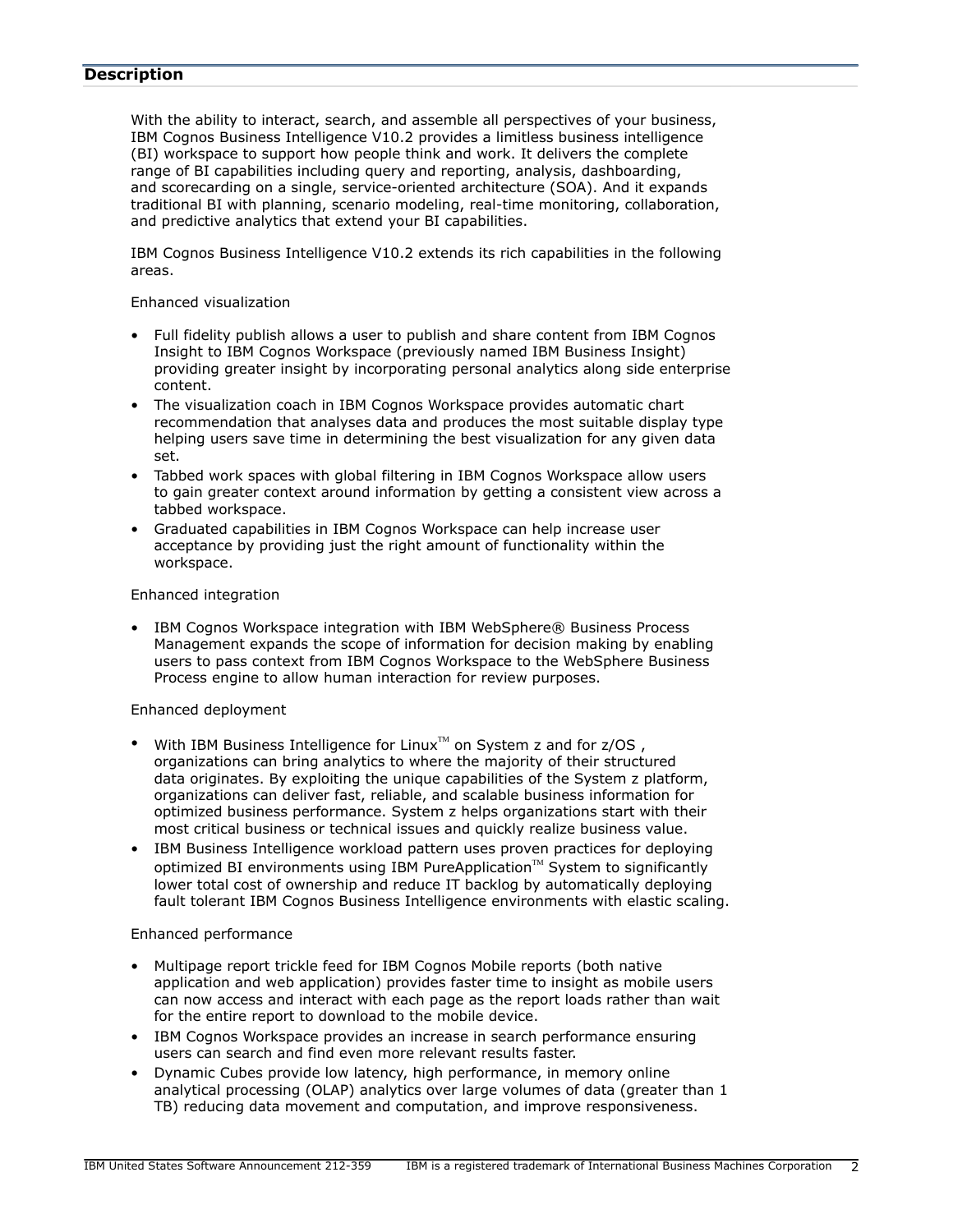In IBM Cognos Business Intelligence V10.2, IBM Cognos Business Insight, and IBM Cognos Business Insight Advanced are renamed to IBM Cognos Workspace and IBM Cognos Workspace Advanced, respectively.

# **Section 508 of the US Rehabilitation Act**

A U.S. Section 508 Voluntary Product Accessibility Template (VPAT) containing details on accessibility compliance can be requested at

[http://www.ibm.com/able/product\\_accessibility/index.html](http://www.ibm.com/able/product_accessibility/index.html)

# **Value Unit-based pricing**

Value Unit pricing for eligible IBM System z IBM International Program License Agreement (IPLA) programs enables a lower cost of incremental growth and enterprise aggregation. Each System z IPLA product with Value Unit pricing has a single price per Value Unit and a conversion matrix, called Value Unit Exhibit, for converting from some designated measurement to Value Units. Most commonly, Millions of Service Units (MSUs) is the measurement designated by IBM to be converted to Value Units. Some other measurements are engines or messages. Since MSUs are the most common measurement, that measurement will be used for the remainder of this description.

Value Unit pricing offers price benefits for you. For each System z IPLA program with Value Unit pricing, the quantity of that program needed to satisfy applicable IBM terms and conditions is referred to as the **required license capacity** . Each of the various Value Unit Exhibits stipulate that the larger your required license capacity, the fewer Value Units per MSU you will need. Value Unit Exhibits are uniquely identified by a three digit code and referred to using the nomenclature VUExxx, where xxx is the three digit code.

Subsequent acquisitions of Value Unit priced programs offer additional price benefits. The quantity of each System z IPLA program that you have acquired is referred to as **entitled license capacity** . If you wish to grow your entitled license capacity for a System z IPLA program, the calculation to determine additional needed Value Units is based upon the number of Value Units already acquired.

For each System z IPLA program with Value Unit pricing, you should:

- Determine the required license capacity, in MSUs
- Aggregate the MSUs across the enterprise
- Convert the total MSUs to Value Units, using the applicable Value Unit Exhibit
- Multiply the price per Value Unit by the total number of Value Units to determine the total cost

To simplify conversion from the designated measurement to Value Units or viceversa, use the Value Unit Converter Tool. For additional information or to obtain a copy of the Value Unit Converter Tool, visit the Value Unit Converter Tool website

### <http://ibm.com/zseries/swprice/vuctool>

Note that Value Units of a given product cannot be exchanged, interchanged, or aggregated with Value Units of another product.

To determine the required license capacity for the System z IPLA program you selected, refer to the [Terms and conditions](#page-7-0) section.

# <span id="page-2-0"></span>**Product positioning**

Cognos Business Intelligence for z/OS V10.2 is for System z customers who run z/ OS as their preferred operating system environment. It provides these customers with a cost-effective, leading-edge BI solution from Cognos that runs on z/OS so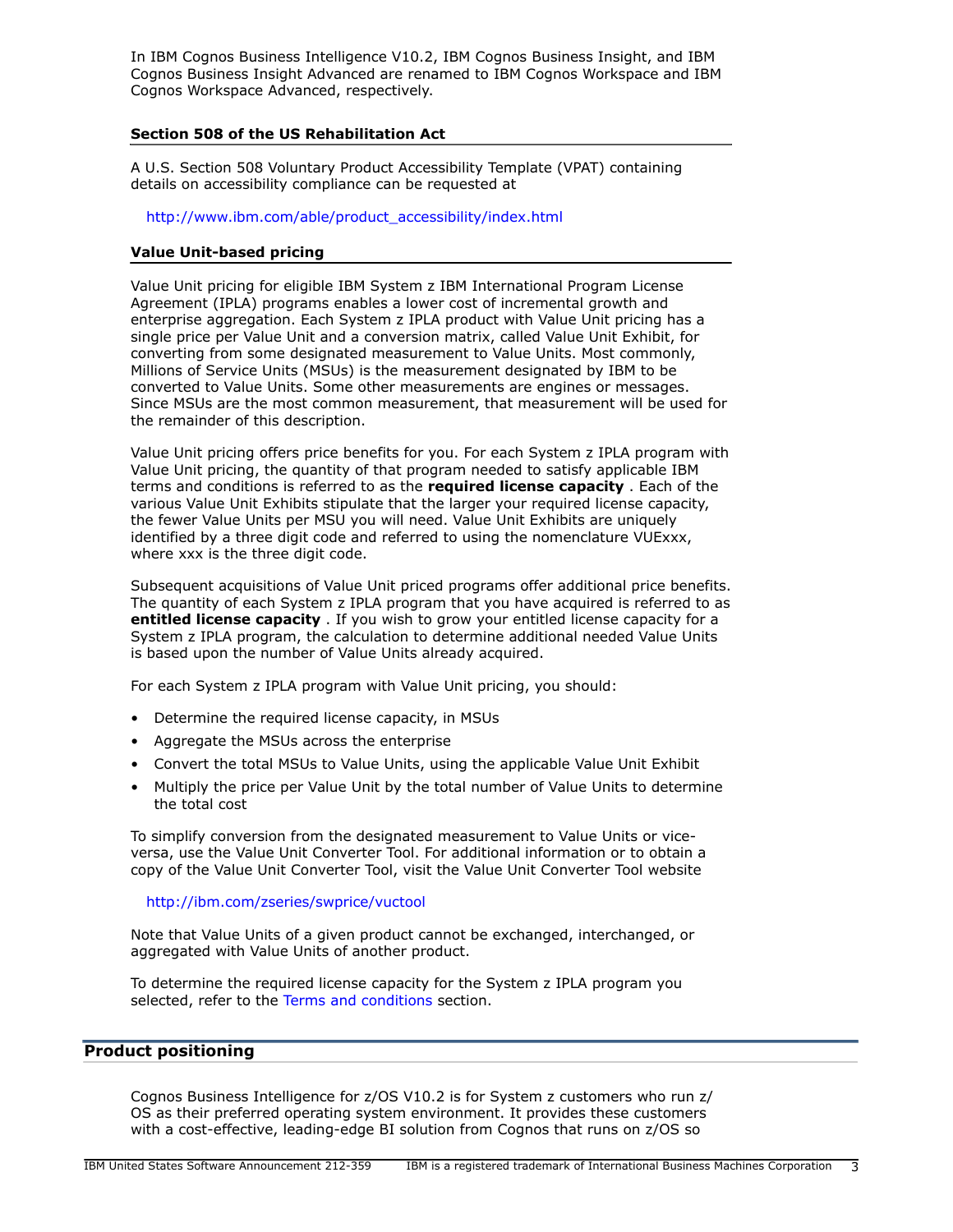that they can leverage their existing z/OS skills and the proximity to their DB2® data in their existing large, scalable operating environments while reducing costs associated with implementing BI solutions from other vendors on System z .

# **Availability of national languages**

Some components may not be translated into the languages listed below.

| Product descriptions                                    | Languages                                                                                                                                                                                                                                                                                                 | GA date      |
|---------------------------------------------------------|-----------------------------------------------------------------------------------------------------------------------------------------------------------------------------------------------------------------------------------------------------------------------------------------------------------|--------------|
| IBM Cognos Business<br>Intelligence for<br>$z/0s$ V10.2 | Multilingual<br>(Chinese-simplified,<br>Chinese-traditional,<br>Croatian, Czech, Danish,<br>Dutch, English, Finnish,<br>French, German, Hungarian,<br>Italian, Japanese, Kazakh,<br>Korean, Norwegian Bokmal, Polish,<br>Portuguese (Brazil), Romanian, Russian,<br>Slovenian, Spanish, Swedish, Turkish) | Oct 19, 2012 |
|                                                         |                                                                                                                                                                                                                                                                                                           |              |

#### **Business Partner information**

If you are a Direct Reseller - System Reseller acquiring products from IBM, you may link directly to Business Partner information for this announcement. A PartnerWorld ID and password are required (use IBM ID).

<https://www.ibm.com/partnerworld/mem/sla.jsp?num=212-359>

# <span id="page-3-1"></span>**Program number**

| Program  |      | Program                                   |
|----------|------|-------------------------------------------|
| number   | VRM  | name                                      |
| 5655-Y26 | 10.2 | IBM Cognos Business Intelligence for z/OS |

#### **Product identification number**

| Program PID | Subscription and   |  |
|-------------|--------------------|--|
| number      | Support PID number |  |
|             |                    |  |

5655-Y26 5655-R79

# **Education support**

IBM training provides education to support many IBM offerings. Descriptions of courses for IT professionals and managers are on the IBM training website

<http://www.ibm.com/services/learning/>

Call IBM training at 800-IBM-TEACH (426-8322) for catalogs, schedules, and enrollments.

# **Offering Information**

Product information is available via the Offering Information website

<http://www.ibm.com/common/ssi>

<span id="page-3-0"></span>**Publications**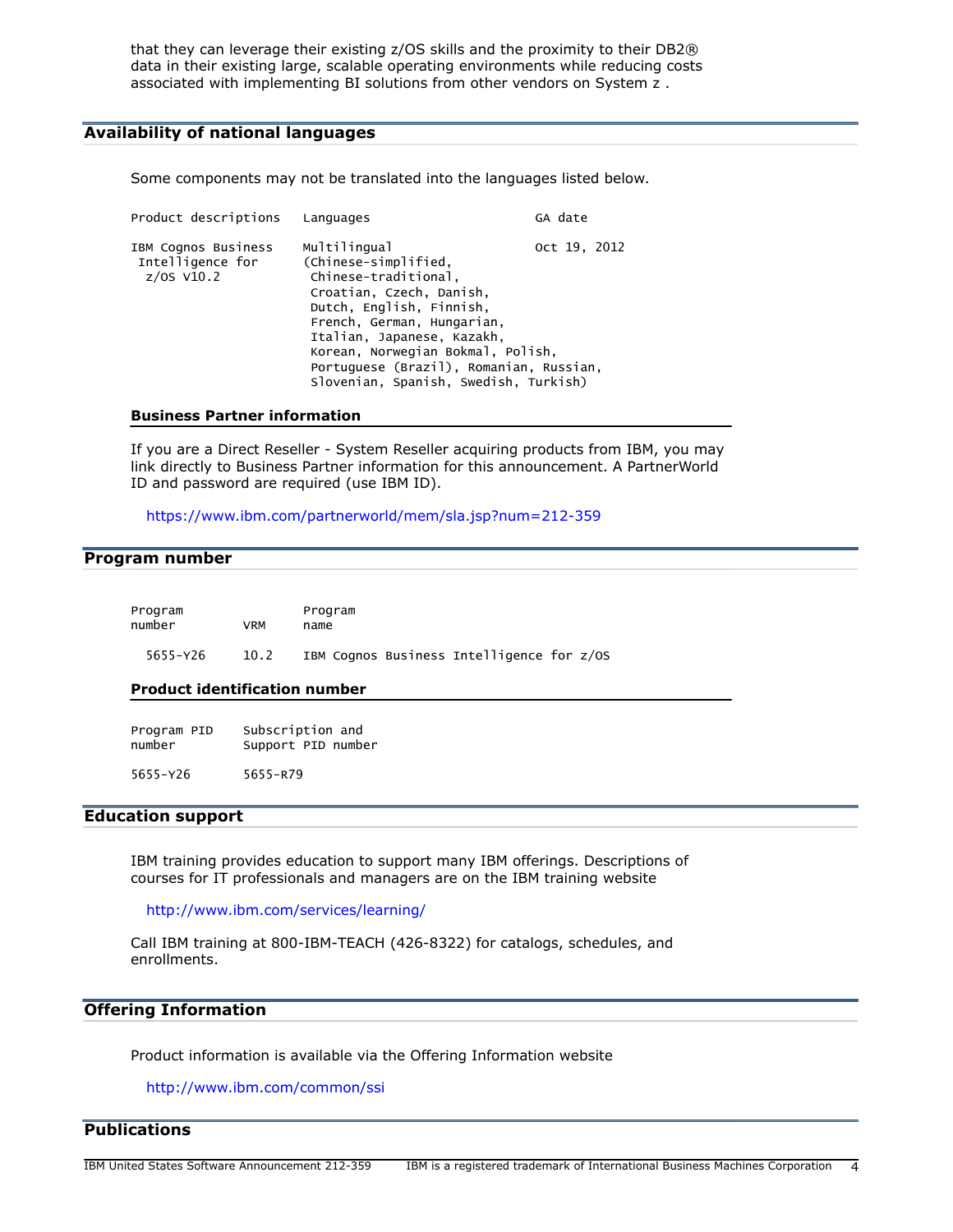The following publications can be ordered after October 19, 2012. To order, use the Publications Center or contact your IBM representative.

| CCM2T LK5T-8873 | IBM Cognos BI 10.2 z/OS kit |
|-----------------|-----------------------------|
| CCM2T GC19-3881 | License Information         |
| CCM2T GI10-8938 | Program Directory           |

The IBM Publications Center

<http://www.ibm.com/shop/publications/order>

The Publications Center is a worldwide central repository for IBM product publications and marketing material with a catalog of 70,000 items. Extensive search facilities are provided. Payment options for orders are via credit card (in the U.S.) or customer number for 20 countries. A large number of publications are available online in various file formats, and they can all be downloaded by all countries, free of charge.

# <span id="page-4-0"></span>**Technical information**

#### **Specified operating environment**

#### *Hardware requirements*

For complete details concerning the minimum hardware requirements to install and run IBM Cognos Business Intelligence for z/OS V10.2 software, refer to the Installation and Configuration Guide for each product, which can be found at

<http://publib.boulder.ibm.com/infocenter/cbi/v10r2m0/index.jsp?>

#### <span id="page-4-1"></span>*Software requirements*

For complete details concerning the minimum software requirements to install and run IBM Cognos Business Intelligence for z/OS V10.2 software, refer to the following documents:

- IBM Program Directory GI10-8938-00
- IBM Cognos Business Intelligence for z/OS V10.2 kit LK5T-8873-00

This documentation is available with IBM Cognos Business Intelligence for z/OS as well as at

<http://publib.boulder.ibm.com/infocenter/cbi/v10r2m0/index.jsp?>

#### **Software Environment Statement**

IBM Cognos product strategy includes leveraging industry standard platforms such as operating systems, databases and application servers. In order to provide the best service possible, IBM certifies each of our products to run on specific versions of these platforms. For complete details concerning supported software environments for IBM Cognos software, refer to the following link

<http://www.ibm.com/support/docview.wss?uid=swg27014432>

#### **Other optional technical information**

It is expected that all customers will use IBM Cognos Business Intelligence for z/ OS within the terms of the International Program License agreement provided with the software which includes details on the limitations of the host environment and number of authorized users. Further information can also be found in the accompanying documentation that is provided with IBM Cognos Business Intelligence for z/OS and available at the following link

<http://publib.boulder.ibm.com/infocenter/cbi/v10r2m0/index.jsp?>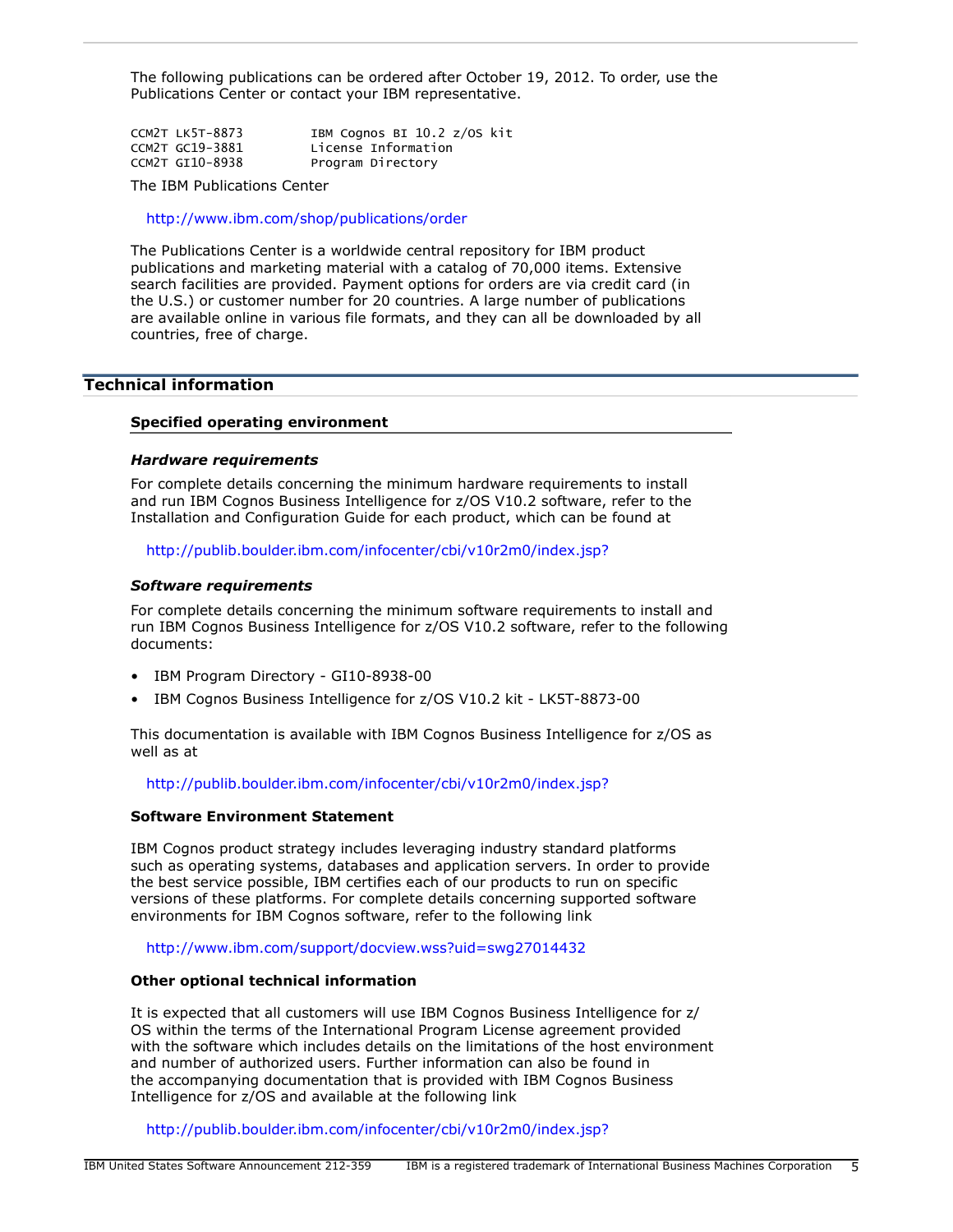The program's specifications and specified operating environment information may be found in documentation accompanying the program, if available, such as a readme file, or other information published by IBM , such as an announcement letter. Documentation and other program content may be supplied only in the English language.

# *Limitations*

For additional information, refer to Usage restrictions in the [Terms and conditions for](#page-9-0) [host products](#page-9-0) section of this announcement, or to the license information document that is available on the IBM Software License Agreement website

<http://www.ibm.com/software/sla/sladb.nsf>

### **Planning information**

### *Packaging*

IBM Cognos Business Intelligence for z/OS includes:

- Basic machine-readable material on the customer-selected distribution medium
- Program Directory (GI10-8938)

#### **Security, auditability, and control**

The announced programs use the security and auditability features of the host operating software. The customer is responsible for evaluation, selection, and implementation of security features, administrative procedures, and appropriate controls in application systems and communication facilities. The customer is responsible for evaluation, selection, and implementation of security features, administrative procedures, and appropriate controls in application systems and communication facilities.

# **Software Services**

IBM Software Services has the breadth, depth, and reach to manage your services needs. You can leverage the deep technical skills of our lab-based, software services team and the business consulting, project management, and infrastructure expertise of our IBM Global Services team. Also, we extend our IBM Software Services reach through IBM Business Partners to provide an extensive portfolio of capabilities. Together, we provide the global reach, intellectual capital, industry insight, and technology leadership to support a wide range of critical business needs.

To learn more about IBM Software Services or to contact a Software Services sales specialist, visit

<http://www.ibm.com/software/sw-services/>

### <span id="page-5-0"></span>**Ordering information**

#### *Charge metric*

| Program name                                             | PID number           | Charge metric            |
|----------------------------------------------------------|----------------------|--------------------------|
| Cognos BI for $z/0s$ 10.2<br>Cognos BI for z/0S 10.2 S&S | 5655-Y26<br>5655-R79 | Value Unit<br>Value Unit |
| $-1$                                                     |                      |                          |

The program in this announcement has Value Unit-Based pricing.

Program number Program name Value Unit exhibit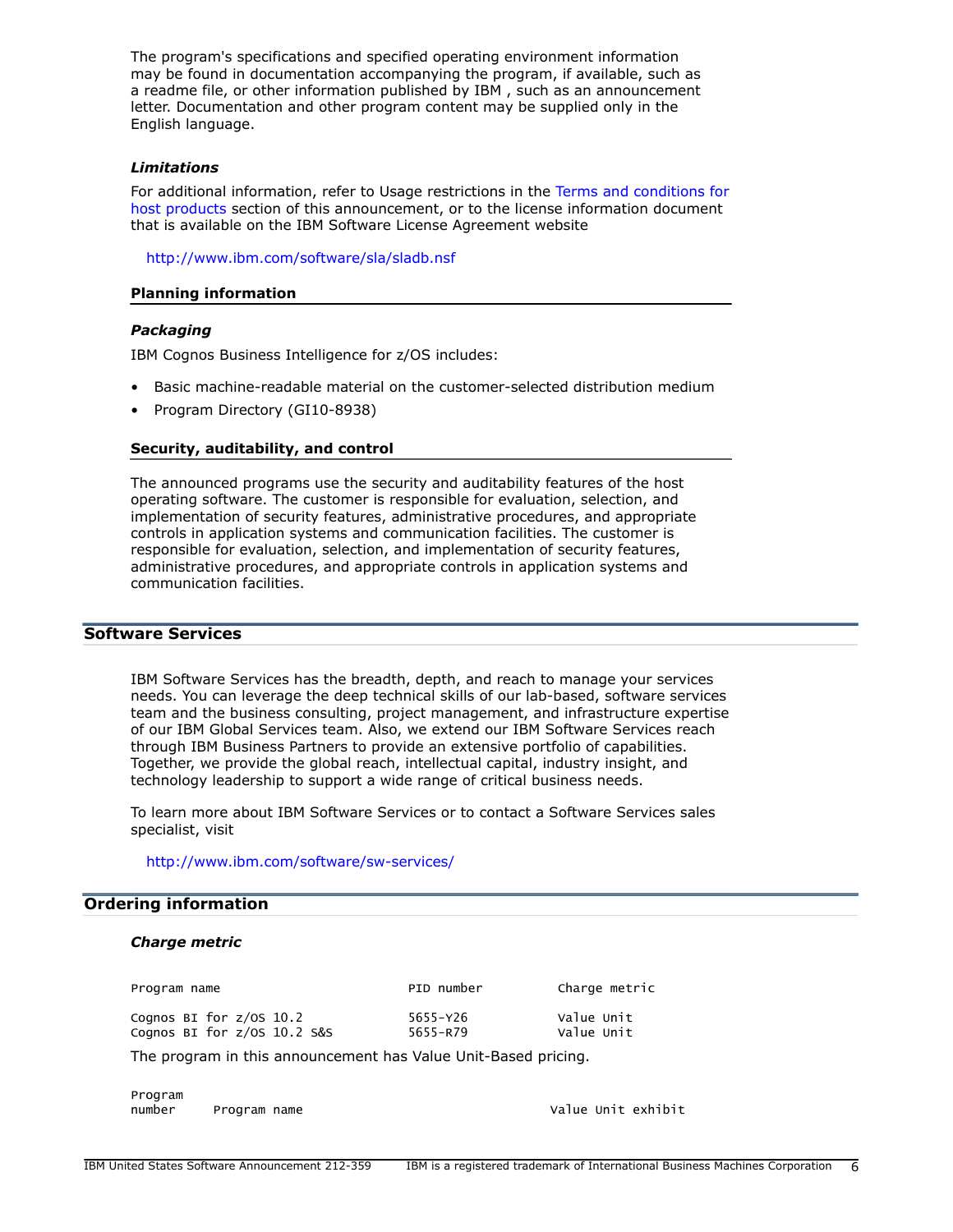5655-Y26 Cognos BI for z/OS VUE007 Cognos BI for  $z/0S$  S&S

For each System z IPLA program with Value Unit pricing, the quantity of that program needed to satisfy applicable IBM terms and conditions is referred to as the **required license capacity** . Your required license capacity is based upon the following factors:

- The System z IPLA program you select
- The applicable Value Unit Exhibit
- The applicable terms
- Whether your current mainframes are full capacity or sub-capacity

# **Value Unit exhibit VUE007**

|        | <b>MSUS</b><br>minimum | <b>MSUS</b><br>maximum | Value Units/MSU |
|--------|------------------------|------------------------|-----------------|
| Base   | 1                      | 3                      |                 |
| Tier A |                        | 45                     | 0.45            |
| Tier B | 46                     | 175                    | 0.36            |
| Tier C | 176                    | 315                    | 0.27            |
| Tier D | 316                    |                        | 0.2             |

Value Units for mainframes without MSU ratings:

Hardware Value Units/machine

MP3000 H30 6 MP3000 H50 8 MP3000 H70 12 ESL models 2

### **Ordering example**

The total number of Value Units is calculated according to the following example.

If your required license capacity is 1,500 MSUs for your selected System z IPLA product, the applicable Value Units would be:

Translation from MSUs to Value Units

|        | <b>MSUS</b> | $\mathbf{x}$       |      | Value Units/MSU = Value Units |                  |  |
|--------|-------------|--------------------|------|-------------------------------|------------------|--|
| Base   | 3           | $\mathcal{R}$      | 1.00 |                               | 3.00             |  |
| Tier A | 42          | $\boldsymbol{\pi}$ | .45  |                               | 18.90<br>$=$ $-$ |  |
| Tier B | 130         | ☆                  | .36  |                               | 46.80<br>$=$     |  |
| Tier C | 140         | $\boldsymbol{\pi}$ | .27  |                               | 37.80<br>$=$     |  |
| Tier D | 1.185       | $\sim$             | .20  |                               | $= 237.00$       |  |
| Total  | 1,500       |                    |      |                               | 343.50           |  |

When calculating the total number of Value Units, the sum is to be rounded up to the next integer.

### **Ordering z/OS through the Internet**

ShopzSeries provides an easy way to plan and order your z/OS CBPDO. It will analyze your current installation, determine the correct product migration, and present your new configuration based on z/OS . Additional products can also be added to your order (including determination of whether all product requisites are satisfied). ShopzSeries is available in the US and several countries in Europe. In countries where ShopzSeries is not available yet, contact your IBM representative (or IBM Business Partner) to handle your order via the traditional IBM ordering process. For more details and availability, visit the ShopzSeries website at

### <http://www14.software.ibm.com/webapp/ShopzSeries/ShopzSeries.jsp>

### *Basic license*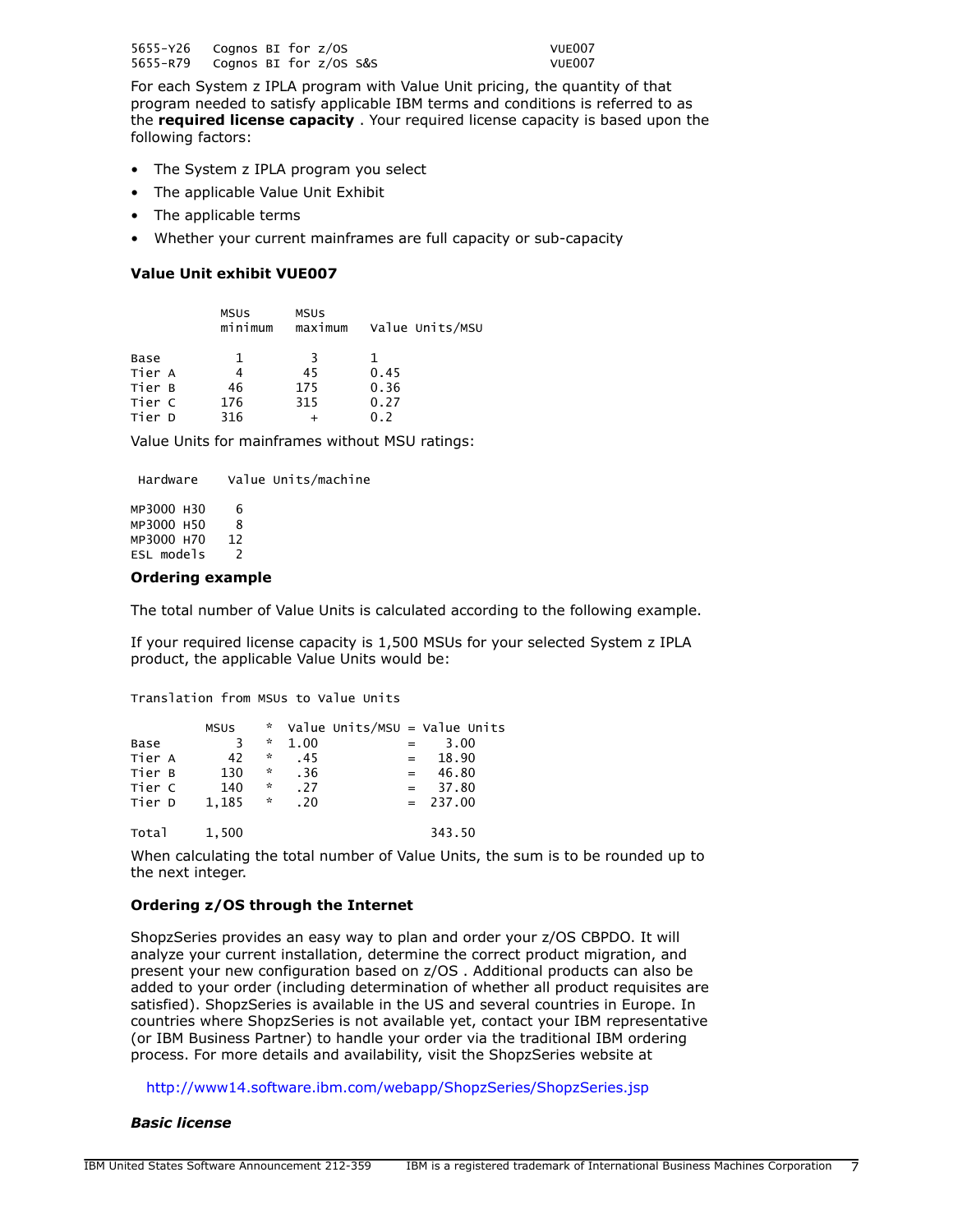Translation from MSUs to Value Units

| Base<br>Tier A<br>Tier B<br>Tier C | MSUS<br>$1 - 3$<br>$4 - 45$<br>$46 - 175$<br>176-315 | $X$ . $XX$<br>$X$ . $XX$<br>$X$ . $XX$<br>$X$ . $XX$ | Value Units/MSU |
|------------------------------------|------------------------------------------------------|------------------------------------------------------|-----------------|
|                                    |                                                      |                                                      |                 |
| Tier D                             | $316+$                                               | $X$ . $XX$                                           |                 |
|                                    |                                                      |                                                      |                 |

To order, specify the program product number and the appropriate license or charge option. Also, specify the desired distribution medium. To suppress shipment of media, select the license-only option in CFSW.

Program name: IBM Cognos Business Intelligence for z/OS 10.2 Program PID: 5655-Y26 Entitlement License option/ Description **Description** Pricing metric S016ZPJ Cognos BI for z/OS V10.2 Basic OTC, per value unit Basic OTC, per MSU-day TUC Orderable supply ID Language The Distribution medium SO16ZPH MUL MUL 3590 Tape Subscription and Support PID: 5655-R79 Entitlement<br>
identifier Description<br>
identifier Description<br>
Pricing metric Description **Pricing metric** S01665K Cognos BI for z/OS Basic ASC, SW S&S V10.2 No charge, decline SW S&S

|                     |          | Per MSU SW S&S registration |
|---------------------|----------|-----------------------------|
| Orderable supply ID | Language | Distribution medium         |
| S01665J             | English  | 3590 Tape                   |

### *Single version charging*

To elect single version charging, you must notify and identify to IBM the prior program and replacement program, and the machine the programs are operating on.

### **Customized Offerings**

Product deliverables are shipped only via CBPDO.

CBPDO is offered for Internet delivery in countries where ShopzSeries product ordering is available. Internet delivery reduces software delivery time and allows you to install software without the need to handle tapes. For more details on Internet delivery, refer to the ShopzSeries help information at

### <http://www.software.ibm.com/ShopzSeries>

You choose the delivery method when you order the software. IBM recommends Internet delivery. In addition to Internet and DVD, the supported tape delivery options for CBPDO include:

- 3590
- 3592
- CBPDO shipments will begin one week after general availability.

# <span id="page-7-0"></span>**Terms and conditions**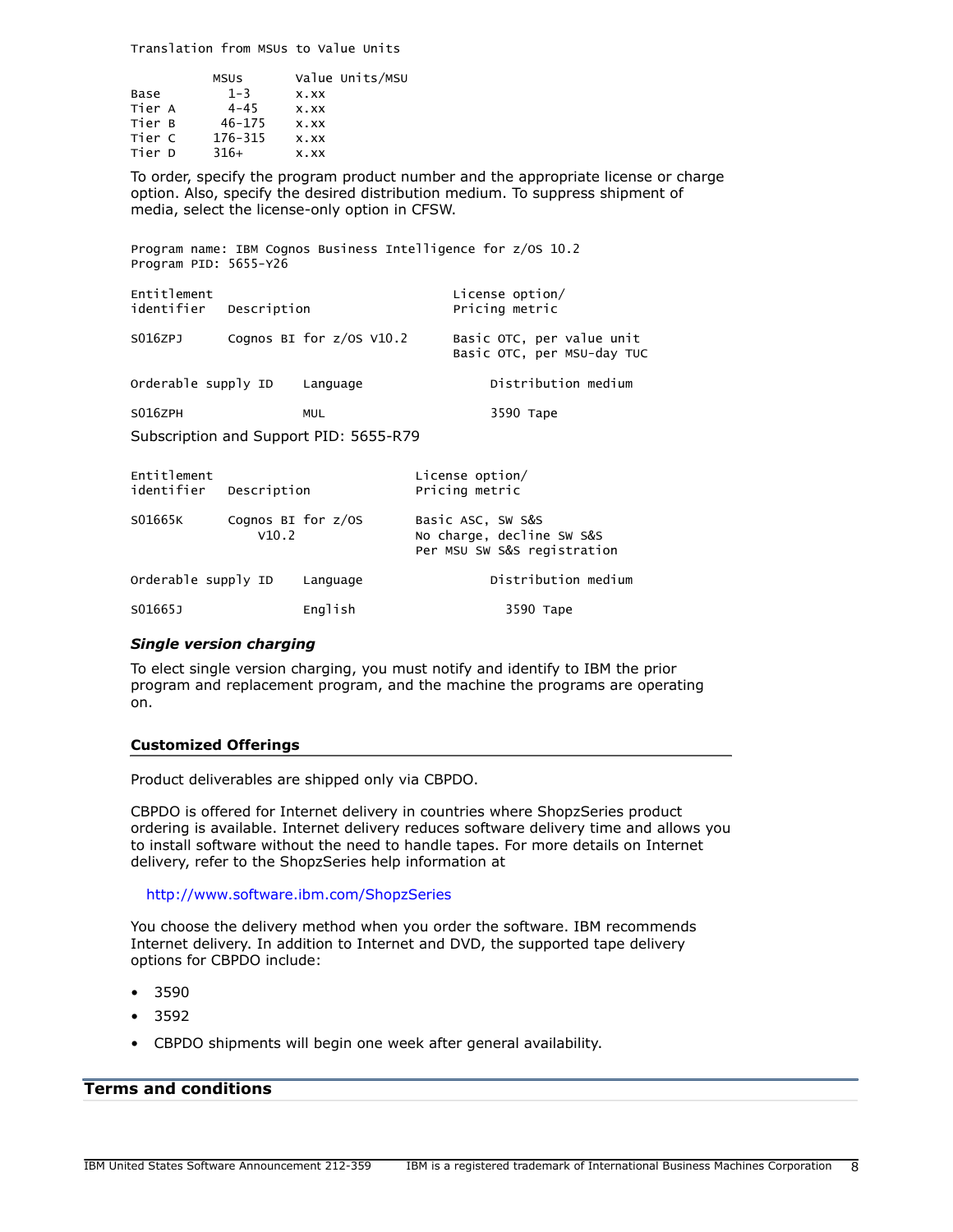The information provided in this announcement letter is for reference and convenience purposes only. The terms and conditions that govern any transaction with IBM are contained in the applicable contract documents such as the IBM International Program License Agreement, IBM International Passport Advantage® Agreement, and the IBM Agreement for Acquisition of Software Maintenance.

# **Terms and conditions for distributed products**

#### *Licensing*

IBM International Program License Agreement including the License Information document and Proof of Entitlement (PoE) govern your use of the program. PoEs are required for all authorized use. Part number products only, offered outside of Passport Advantage , where applicable, are license only and do not include Software Maintenance.

This software license includes Software Subscription and Support (also referred to as Software Maintenance).

#### *Agreement for Acquisition of Software Maintenance*

The IBM Agreement for Acquisition of Software Maintenance (Z125-6011) agreement applies for subscription and support (also referred to as Software Maintenance) and does not require customer signatures.

The following agreement applies for Software Subscription and Support (Software Maintenance) and does not require customer signatures:

• IBM Agreement for Acquisition of Software Maintenance (Z125-6011)

These programs are licensed under the IBM Program License Agreement (IPLA) and the associated Agreement for Acquisition of Software Maintenance, which provide for support with ongoing access to releases and versions of the program. IBM includes one year of Software Subscription and Support (also referred to as Software Maintenance) with the initial license acquisition of each program acquired. The initial period of Software Subscription and Support (also referred to as Software Maintenance) can be extended by the purchase of a renewal option, if available. These programs have a one-time license charge for use of the program and an annual renewable charge for the enhanced support that includes telephone assistance (voice support for defects during normal business hours), as well as access to updates, releases, and versions of the program as long as support is in effect.

#### **License Information form number**

#### GC10-3881-00

The program's License Information will be available for review on the IBM Software License Agreement website

#### <http://www.ibm.com/software/sla/sladb.nsf>

#### *Limited warranty applies*

Yes

### *Limited warranty*

IBM warrants that when the program is used in the specified operating environment, it will conform to its specifications. The warranty applies only to the unmodified portion of the program. IBM does not warrant uninterrupted or error-free operation of the program or that IBM will correct all program defects. You are responsible for the results obtained from the use of the program.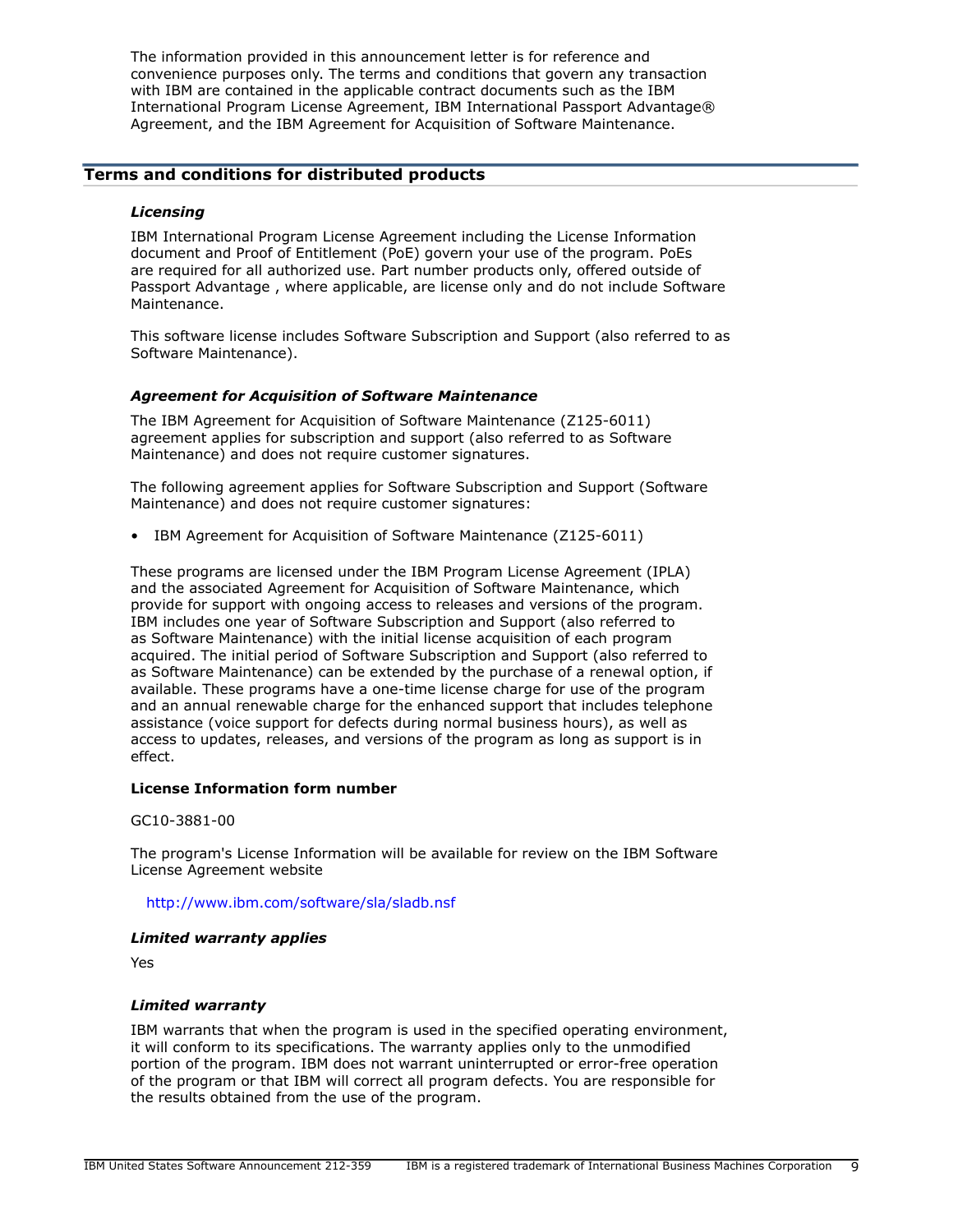IBM provides you with access to IBM databases containing information on known program defects, defect corrections, restrictions, and bypasses at no additional charge. For further information, consult the IBM Software Support Handbook found at

# <http://www.ibm.com/support/handbook>

IBM will maintain this information for at least one year after the original licensee acquires the program (warranty period).

# *Program technical support*

Technical support of a program product will be available for a minimum of five years from the general availability date, as long as your Software Subscription and Support (also referred to as Software Maintenance) is in effect. This technical support allows you to obtain assistance (via telephone or electronic means) from IBM for product-specific, task-oriented questions regarding the installation and operation of the program product. Software Subscription and Support (Software Maintenance) also provides you with access to updates, releases, and versions of the program. You will be notified, via announcement letter, of discontinuance of support with 12 months' notice. If you require additional technical support from IBM , including an extension of support beyond the discontinuance date, contact your IBM representative or IBM Business Partner. This extension may be available for a fee.

# *Money-back guarantee*

If for any reason you are dissatisfied with the program and you are the original licensee, you may obtain a refund of the amount you paid for it, if within 30 days of your invoice date you return the program and its PoE to the party from whom you obtained it. If you downloaded the program, you may contact the party from whom you acquired it for instructions on how to obtain the refund.

For clarification, note that (1) for programs acquired under the IBM International Passport Advantage offering, this term applies only to your first acquisition of the program and (2) for programs acquired under any of IBM's On/Off Capacity on Demand (On/Off CoD) software offerings, this term does not apply since these offerings apply to programs already acquired and in use by you.

# *Educational allowance available*

Not applicable.

# <span id="page-9-0"></span>**Terms and conditions for host products**

# *Licensing*

IBM International Program License Agreement including the License Information document and PoE govern your use of the program. PoEs are required for all authorized use.

# *Agreement for Acquisition of Software Maintenance*

The IBM Agreement for Acquisition of Software Maintenance (Z125-6011) agreement applies for subscription and support and does not require customer signatures.

These programs are licensed under the IBM Program License Agreement (IPLA) and the associated Agreement for Acquisition of Software Maintenance, which provide for support with ongoing access to releases and versions of the program. These programs have a one-time license charge for use of the program and an annual renewable charge for the enhanced support that includes telephone assistance (voice support for defects during normal business hours), as well as access to updates, releases, and versions of the program as long as support is in effect.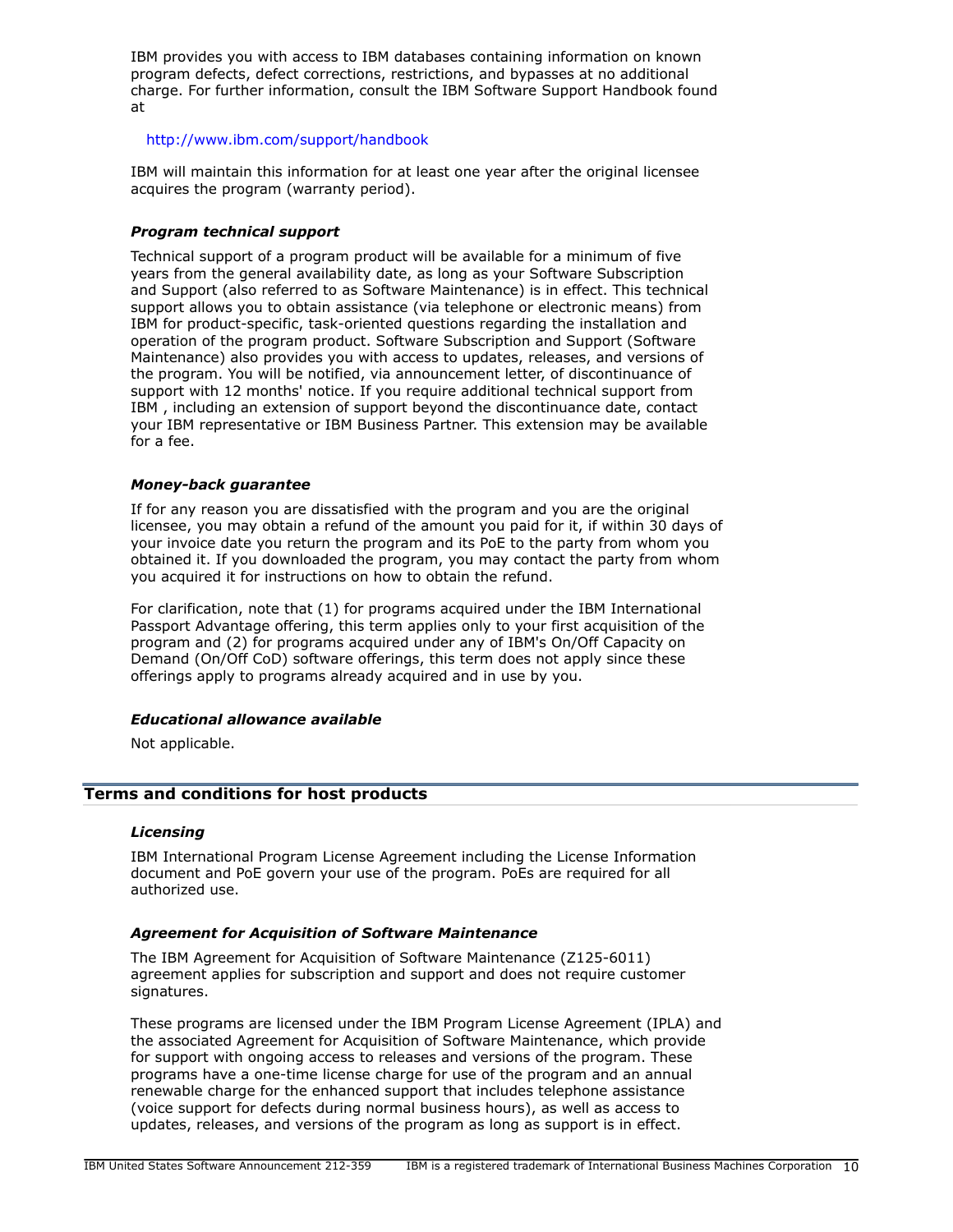IBM System z Operational Support Services - SoftwareXcel is an option if you desire added services.

# **License Information form number**

GC09-3881-00

The program's License Information will be available for review on the IBM Software License Agreement website

<http://www.ibm.com/software/sla/sladb.nsf>

# *Limited warranty applies*

Yes

# *Limited warranty*

IBM warrants that when the program is used in the specified operating environment, it will conform to its specifications. The warranty applies only to the unmodified portion of the program. IBM does not warrant uninterrupted or error-free operation of the program or that IBM will correct all program defects. You are responsible for the results obtained from the use of the program.

IBM provides you with access to IBM databases containing information on known program defects, defect corrections, restrictions, and bypasses at no additional charge. For further information, consult the IBM Software Support Handbook found at

<http://www.ibm.com/support/handbook>

IBM will maintain this information for at least one year after the original licensee acquires the program (warranty period).

# *Program technical support*

Technical support of a program product will be available for a minimum of five years from the general availability date, as long as your Subscription and Support is in effect. This technical support allows you to obtain assistance (via telephone or electronic means) from IBM for product-specific, task-oriented questions regarding the installation and operation of the program product. Subscription and Support also provides you with access to updates, releases, and versions of the program. You will be notified, via announcement letter, of discontinuance of support with 12 months' notice. If you require additional technical support from IBM , including an extension of support beyond the discontinuance date, contact your IBM representative or IBM Business Partner. This extension may be available for a fee.

### *Money-back guarantee*

If for any reason you are dissatisfied with the program and you are the original licensee, you may obtain a refund of the amount you paid for it, if within 30 days of your invoice date you return the program and its PoE to the party from whom you obtained it. If you downloaded the program, you may contact the party from whom you acquired it for instructions on how to obtain the refund.

For clarification, note that for programs acquired under any of IBM's On/Off Capacity on Demand (On/Off CoD) software offerings, this term does not apply since these offerings apply to programs already acquired and in use by you.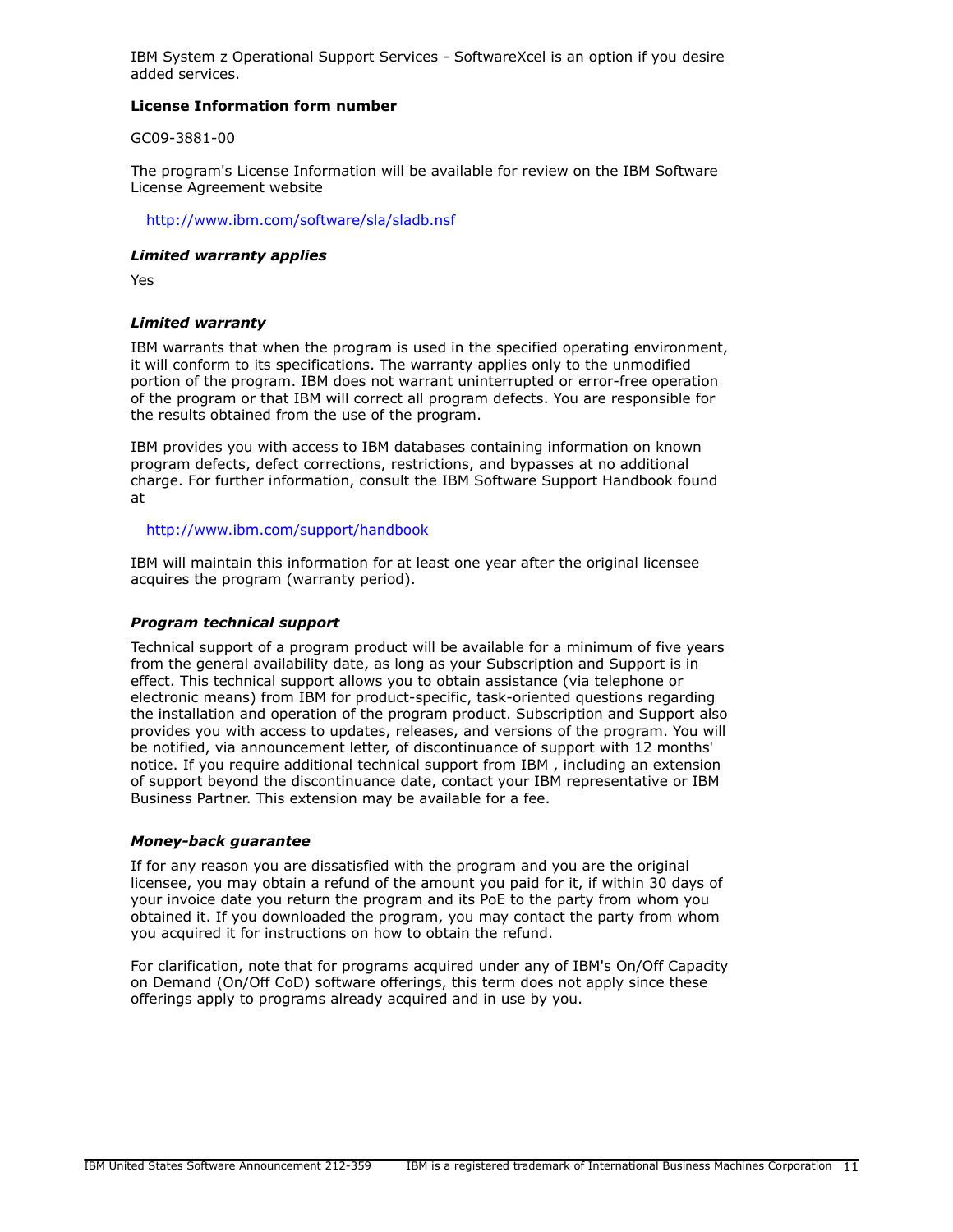# *Other terms*

*Volume orders (IVO)*

No

# *IBM International Passport Advantage Agreement*

# *Passport Advantage applies*

No

# *Usage restriction*

Yes. For additional information, refer to the License Information document that is available on the IBM Software License Agreement website

<http://www.ibm.com/software/sla/sladb.nsf>

# *Software Subscription and Support (Software Maintenance) applies*

No

For operating system software, the revised IBM Operational Support Services - SoftwareXcel offering will provide support for those operating systems and associated products that are not available with the Software Subscription and Support offering.

This will ensure total support coverage for your enterprise needs, including IBM and selected non-IBM products. For complete lists of products supported under both the current and revised offering, visit

<http://www.ibm.com/services/sl/products>

# *IBM Operational Support Services - SoftwareXcel*

Yes

### *Variable charges apply*

No

# *Educational allowance available*

Yes. A 15% education allowance applies to qualified education institution customers.

### *Licensing*

IBM International Program License Agreement including the License Information document and Proof of Entitlement (PoE) govern your use of the program. PoEs are required for all authorized use.

# *Agreement for Acquisition of Software Maintenance*

The following agreement applies for Software Subscription and Support (Software Maintenance) and does not require customer signatures:

• IBM Agreement for Acquisition of Software Maintenance (Z125-6011)

These programs are licensed under the IBM Program License Agreement (IPLA) and the associated Agreement for Acquisition of Software Maintenance, which provide for support with ongoing access to releases and versions of the program. Customers may purchase an initial one year of Software Subscription and Support (also referred to as Software Maintenance) with the initial license acquisition of each program acquired. The initial period of Software Subscription and Support (also referred to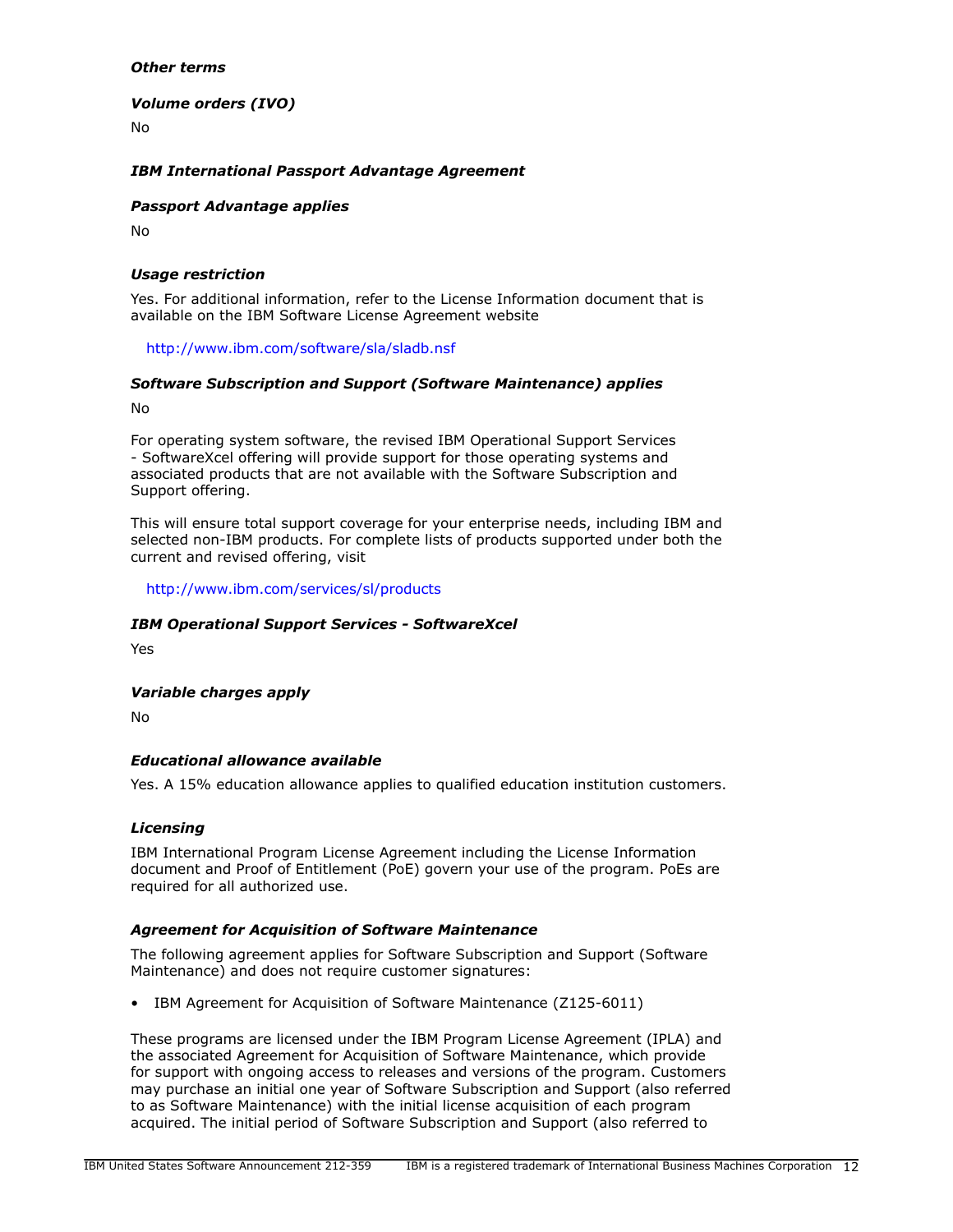as Software Maintenance) can be extended by the purchase of a renewal option, if available. These programs have a one-time license charge for use of the program and an annual renewable charge for the enhanced support that includes telephone assistance (voice support for defects during normal business hours), as well as access to updates, releases, and versions of the program as long as support is in effect.

# **License Information form number**

GC19-3881-00

The program's License Information will be available for review on the IBM Software License Agreement website

<http://www.ibm.com/software/sla/sladb.nsf>

# *Limited warranty applies*

Yes

# *Limited warranty*

IBM warrants that when the program is used in the specified operating environment, it will conform to its specifications. The warranty applies only to the unmodified portion of the program. IBM does not warrant uninterrupted or error-free operation of the program or that IBM will correct all program defects. You are responsible for the results obtained from the use of the program.

IBM provides you with access to IBM databases containing information on known program defects, defect corrections, restrictions, and bypasses at no additional charge. For further information, consult the IBM Software Support Handbook found at

## <http://www.ibm.com/support/handbook>

IBM will maintain this information for at least one year after the original licensee acquires the program (warranty period).

### *Program technical support*

Technical support of a program product will be available for a minimum of five years from the general availability date, as long as your Software Subscription and Support (also referred to as Software Maintenance) is in effect. This technical support allows you to obtain assistance (via telephone or electronic means) from IBM for product-specific, task-oriented questions regarding the installation and operation of the program product. Software Subscription and Support (Software Maintenance) also provides you with access to updates, releases, and versions of the program. You will be notified, via announcement letter, of discontinuance of support with 12 months' notice. If you require additional technical support from IBM , including an extension of support beyond the discontinuance date, contact your IBM representative or IBM Business Partner. This extension may be available for a fee.

### *Money-back guarantee*

If for any reason you are dissatisfied with the program and you are the original licensee, you may obtain a refund of the amount you paid for it, if within 30 days of your invoice date you return the program and its PoE to the party from whom you obtained it. If you downloaded the program, you may contact the party from whom you acquired it for instructions on how to obtain the refund.

For clarification, note that for programs acquired under any of IBM's On/Off Capacity on Demand (On/Off CoD) software offerings, this term does not apply since these offerings apply to programs already acquired and in use by you.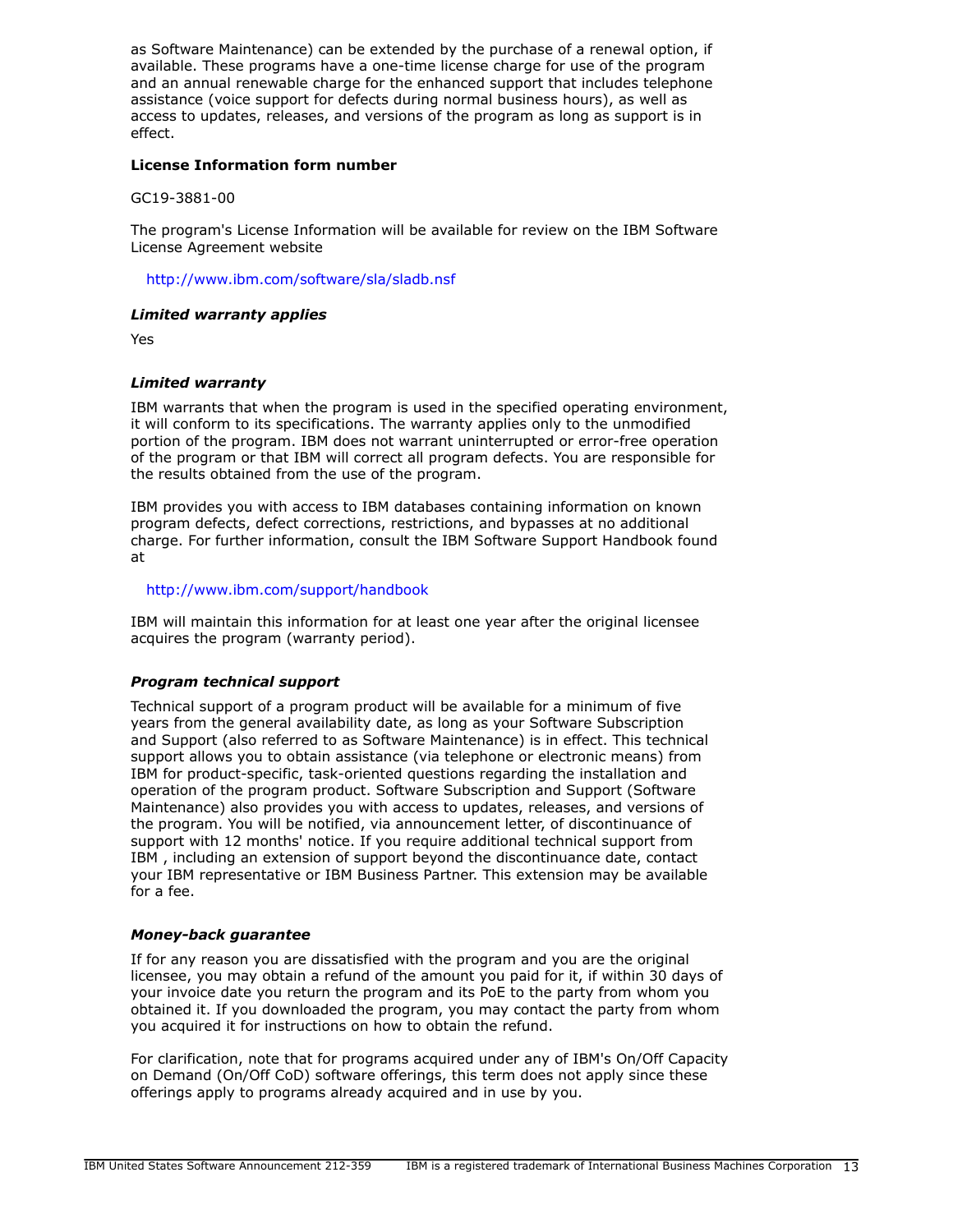No

# *IBM International Passport Advantage Agreement*

# *Passport Advantage applies*

No

### **Sub-capacity terms and conditions**

For each System z IPLA program with Value Unit pricing, the quantity of that program needed to satisfy applicable IBM terms and conditions is referred to as the required license capacity. Your required license capacity is based upon the following factors:

- The System z IPLA program you select
- The applicable Value Unit Exhibit
- The applicable terms
- Whether your current mainframes are full capacity or sub-capacity

For more information on the Value Unit Exhibit for the System z IPLA program you selected, refer to the [Ordering information](#page-5-0) section.

| Program<br>number<br>Program name |                               | Terms           | Parent,<br>if applicable |  |
|-----------------------------------|-------------------------------|-----------------|--------------------------|--|
| 5655-Y26                          | Cognos BI for<br>$z/0s$ V10.2 | Execution Based | NA                       |  |

IBM Getting Started Sub-capacity Pricing for z/OS IPLA Software applies.

# *Full-capacity mainframes*

In cases where full capacity is applicable, the following terms apply.

Execution based, z/OS based, full machine based: The required capacity of a System z IPLA program with these terms equals the MSU-rated capacity of the machines where the System z IPLA program executes.

For more information on mainframe MSU-rated capacities, visit

<http://www-1.ibm.com/servers/eserver/zseries/library/swpriceinfo/>

### *Sub-capacity mainframes*

In cases where sub-capacity is applicable, the following terms apply.

Execution based: The required capacity of a System z IPLA sub-capacity program with these terms equals the capacity of the LPARs where the System z IPLA program executes.

For more information on mainframe MSU-rated capacities, refer to *The IBM System z Machines Exhibit* , Z125-3901, or visit the Mainframes section of the System z Exhibits website

### <http://ibm.com/zseries/library/swpriceinfo/>

For additional information for products with reference-based terms, System z IPLA sub-capacity programs with reference-based terms adds value to the parent program across the environment, regardless of where in the environment the System z IPLA program executes.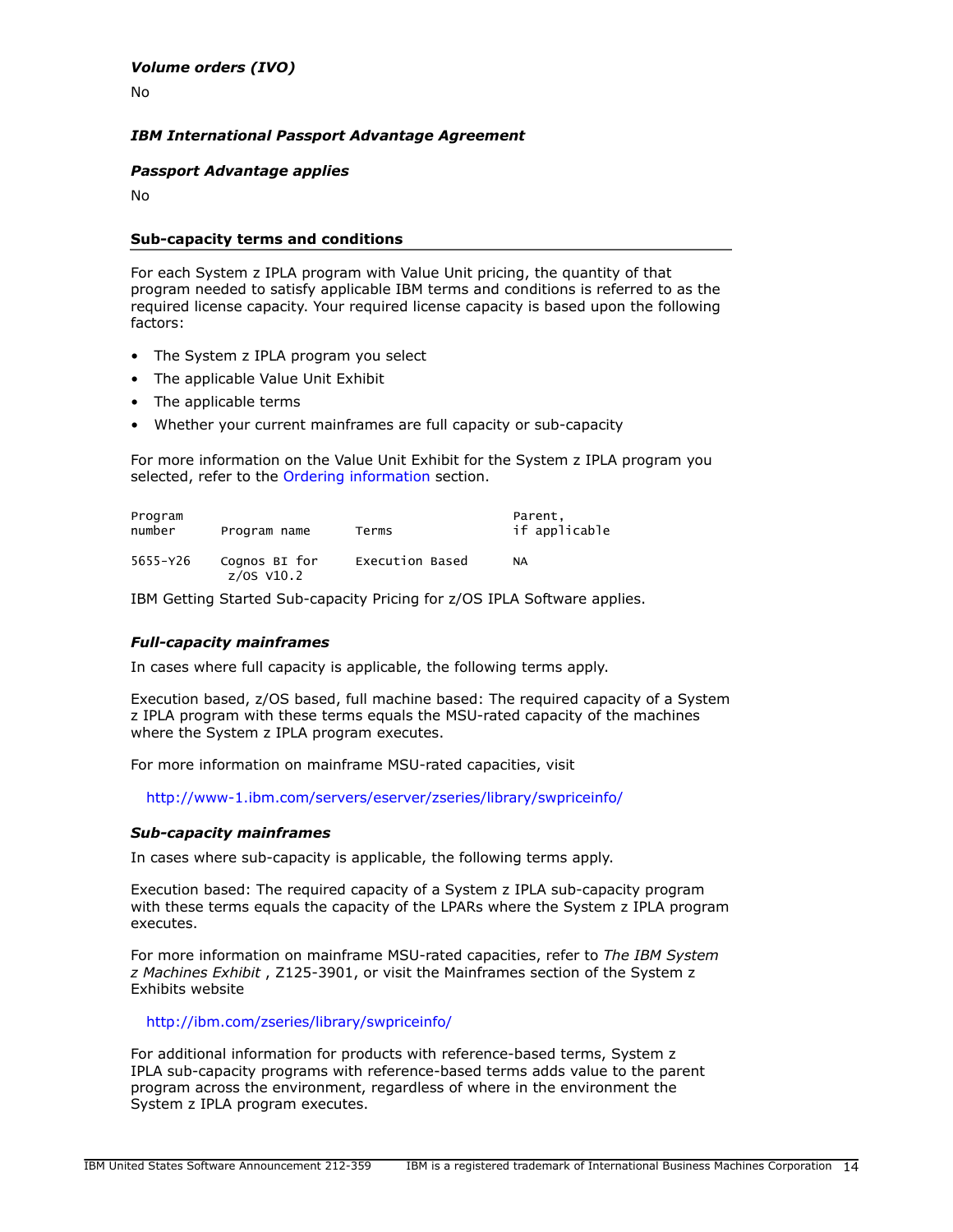An environment is defined as either a single or stand-alone machine or a qualified Parallel Sysplex® . You may have one or more different environments across the enterprise. To determine the required license capacity for each System z IPLA program with referenced-based terms, each environment should be assessed separately.

When a System z IPLA sub-capacity program with reference-based terms is used in a qualified Parallel Sysplex environment, the required license capacity of the System z IPLA program must equal with the license capacity of the parent program across the Parallel Sysplex . Qualified Parallel Sysplex refers to one:

• Where MLC pricing is aggregated across the sysplex

# *Sub-capacity eligibility*

To be eligible for sub-capacity charging on select System z IPLA programs, you must first implement and comply with all terms of either sub-capacity Workload License Charges (WLC) or sub-capacity Entry Workload License Charges (EWLC). To implement sub-capacity WLC or EWLC, a machine must be System z (or equivalent). On that machine:

- All instances of the OS/390® operating system must be migrated to the z/OS operating systems.
- Any licenses for the OS/390 operating system must be discontinued
- All instances of the z/OS operating systems must be running in z/Architecture® (64-bit) mode.

For that machine, you must create and submit a Sub-Capacity Report to IBM each month. Sub-Capacity Reports must be generated using the Sub-Capacity Reporting Tool (SCRT). For additional information or to obtain a copy of SCRT, visit the System z Software Pricing website

# <http://ibm.com/zseries/swprice>

You must comply with all of the terms of the WLC or EWLC offering, whichever is applicable:

- The complete terms and conditions of sub-capacity WLC are defined in the IBM Customer Agreement - Attachment for System z Workload License Charges (Z125-6516).
- The complete terms and conditions for sub-capacity EWLC are defined in the IBM Customer Agreement - Attachment for IBM System z 890 and 800 License Charges (Z125-6587).

Additionally, you must sign and comply with the terms and conditions specified in the amendment to the IPLA contract - *Amendment for IBM System z9® and System z Programs Sub-Capacity Pricing* (Z125-6929). Once the amendment is signed, the terms in the amendment replace any and all previous System z IPLA sub-capacity terms and conditions.

IBM Getting Started Sub-capacity Pricing for z/OS IPLA Software applies.

# **Sub-capacity utilization determination**

Sub-capacity utilization is determined based on the product's own execution as reported to IBM in accordance with the requirements for reporting sub-capacity utilization for products.

# **On/Off Capacity on Demand (CoD)**

To be eligible for On/Off CoD pricing, you must be enabled for temporary capacity on the corresponding hardware, and the required contract, Attachment for IBM System z On/Off Capacity on Demand (Z125-7883) must be signed prior to use.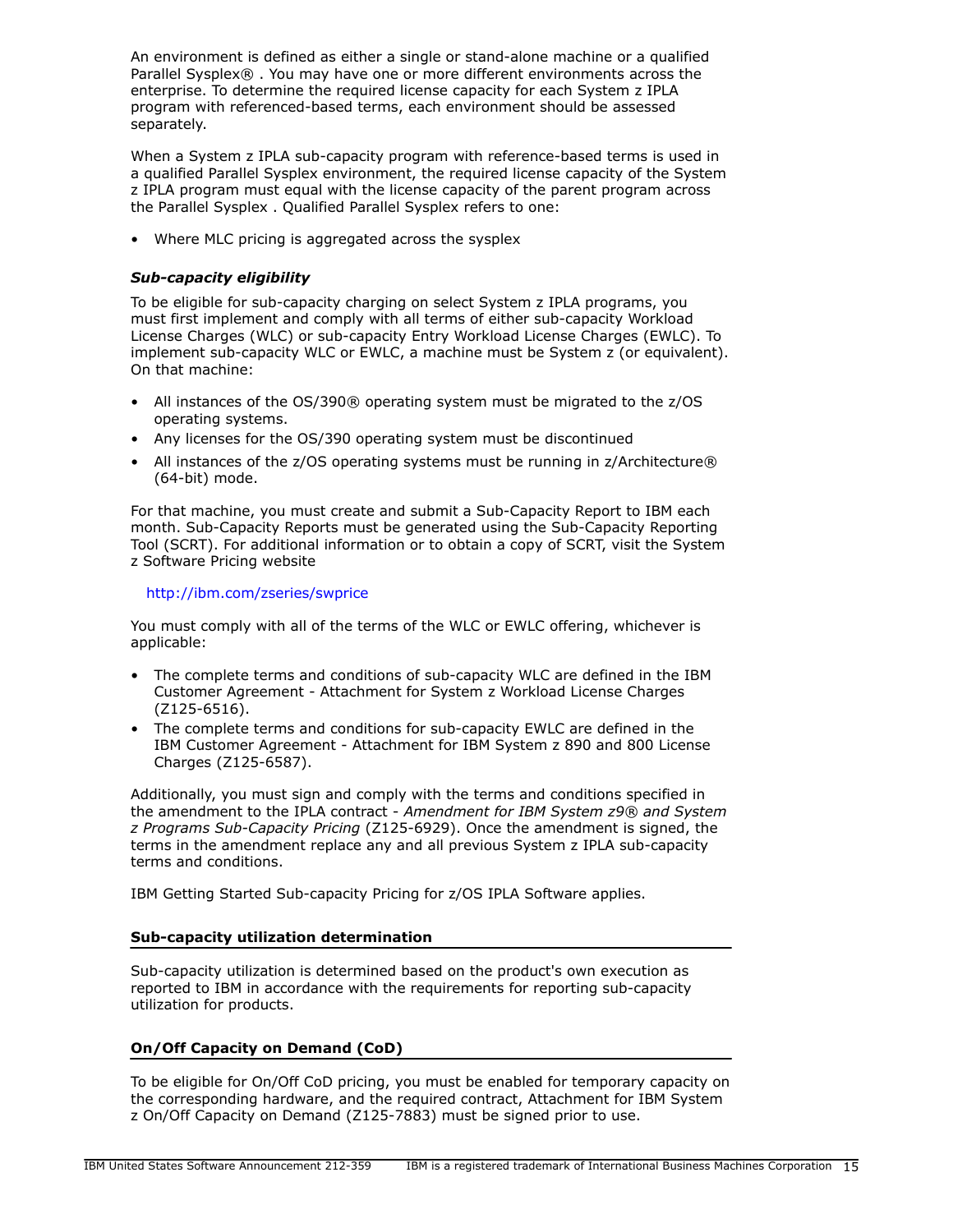# **Statement of good security practices**

IT system security involves protecting systems and information through prevention, detection, and response to improper access from within and outside your enterprise. Improper access can result in information being altered destroyed or misappropriated or can result in misuse of your systems to attack others. Without a comprehensive approach to security, no IT system or product should be considered completely secure and no single product or security measure can be completely effective in preventing improper access. IBM systems and products are designed to be part of a comprehensive security approach, which will necessarily involve additional operational procedures, and may require other systems, products, or services to be most effective. IBM does not warrant that systems and products are immune from the malicious or illegal conduct of any party.

# <span id="page-15-0"></span>**Prices**

Information on charges is available at

<http://www.ibm.com/support>

Choose the option entitled Purchase/upgrade tools.

| Program PID: 5655-Y26                 |                                     | Program name: IBM Cognos Business Intelligence for z/OS V10.2 |                                   |                                             |                                                         |  |
|---------------------------------------|-------------------------------------|---------------------------------------------------------------|-----------------------------------|---------------------------------------------|---------------------------------------------------------|--|
| Entitlement<br>identifier Description |                                     |                                                               |                                   | License option/<br>Pricing metric           |                                                         |  |
| S016ZPH                               |                                     | Cognos BI for $z/0s$ V10.2                                    |                                   |                                             | Basic OTC, per value unit<br>Basic OTC, per MSU-day TUC |  |
| Orderable supply ID                   |                                     | Language                                                      |                                   |                                             | Distribution medium                                     |  |
| S016ZPH                               |                                     | English                                                       |                                   | 3590 Tape                                   |                                                         |  |
|                                       |                                     | Subscription and Support PID: 5655-R79                        |                                   |                                             |                                                         |  |
| Entitlement<br>identifier Description |                                     |                                                               | License option/<br>Pricing metric |                                             |                                                         |  |
| S016ZPG                               | Cognos BI for $z/0S$<br>$V10.2$ S&S |                                                               |                                   | No charge, decline SW S&S<br>per MSU SW S&S | Basic ASC, per value unit SW S&S                        |  |

registration<br>Distribution medium Orderable supply ID Language

# SO16ZPH English Hardcopy pub

# <span id="page-15-1"></span>**Order now**

To order, contact your local IBM representative or your IBM Business Partner.

To identify your local IBM Business Partner or IBM representative, call 800- IBM-4YOU (426-4968). For more information, contact the Americas Call Centers.

Phone: 800-IBM-CALL (426-2255) Fax: 800-2IBM-FAX (242-6329)

For IBM representative: callserv@ca.ibm.com